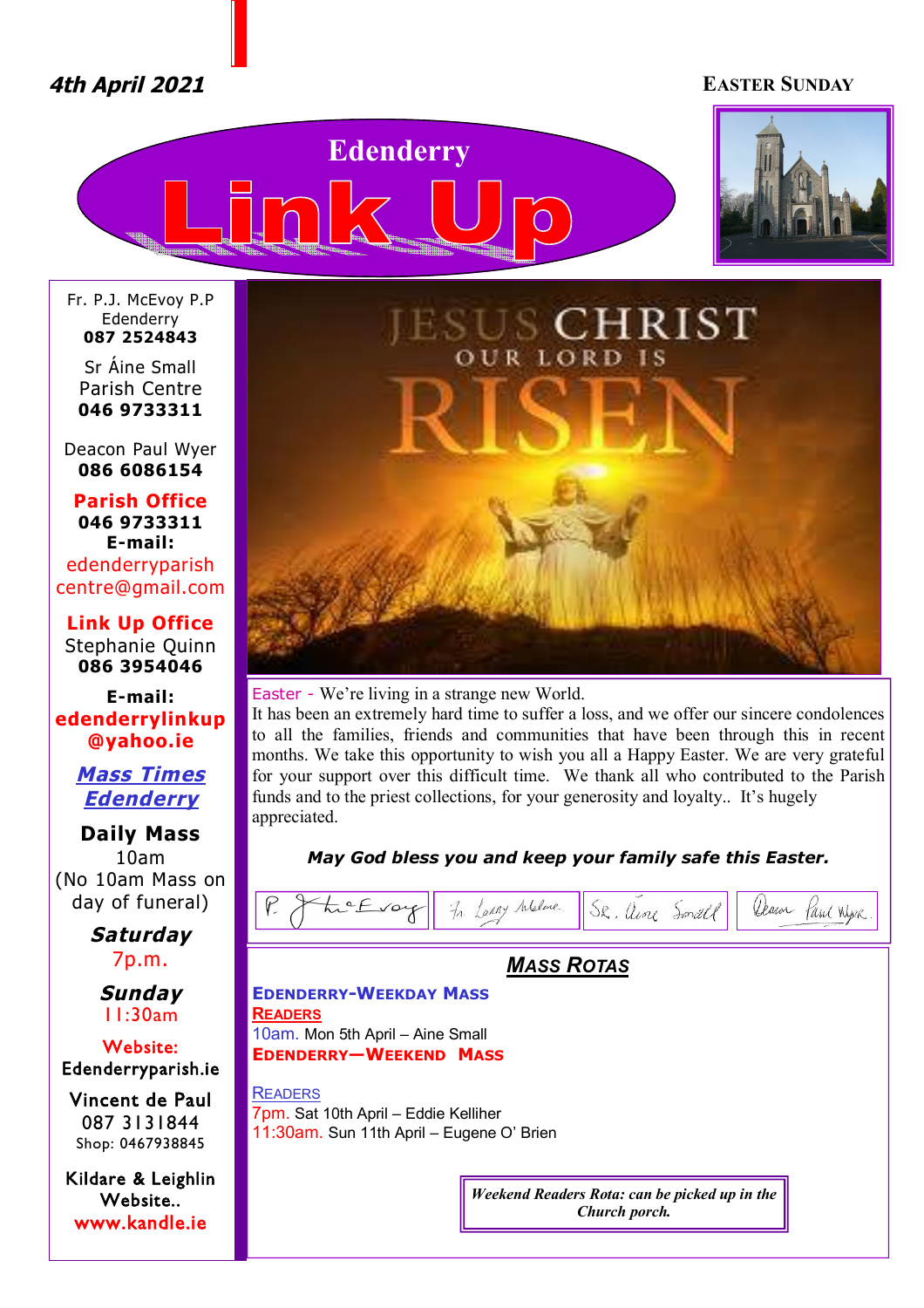# **Community Notices**

**Please note:** the Parish Office is closed due to the new level 5 restrictions. Masses will go ahead via Webcam.. if you would like to book a Mass or have any queries please call **Stephanie** @ 086 3954046 /

**Mary** @ 085 1434132

**email:** [edenderryparishcentre@gmail.com.](mailto:edenderryparishcentre@gmail.com.)

**Mass Cards:** If you would like to purchase a Mass card, Stephanie will be in the Office on Monday - Wednesday & Friday mornings from 10am to 11:30am. Please ring the doorbell.

**Baptisms**: a simple reminder that baptisms may continue during this more restrictive phase, The attendance at each baptism is strictly limited to six.

**Affordable Live-in Homecare:** provides live-in carers for the elderly in your area. If you are looking for a livein carer for your relative, please call Eileen or Tom today on 087 9916791 or 087 7440729. Our website is [www.alhomecare.ie](http://www.alhomecare.ie)

**Weekly Envelope Box:** can be picked up in the Parish Office on Mon - Wed - Fri morning from 10am to 11:30am:



Your life becomes a masterpiece when you  $\|$  year. *learn to master the peace*



*Failte* 

*We welcomed the following into the Christian Community through the Sacrament of Baptism*

> *Ethan Duffy Flynn Evie Grace McCarthy*

 *Lauren Casey Cullen* 



**15 Matched 3's won €67 each**

# **No local Winner**

**Next Week's Jackpot €11,000**

**The Traditional Easter Blessing of Foods:** will take place virtually on Easter Sunday morning at the 11:30am online Mass. Foods will be blessed in your home as **Food is not** to be left into the Church this

**Divine Mercy Sunday will be held this Sunday 4th April @ 14:45pm. Via Webcam**

# **Easter Collection**

Easter Collections for the priest of the parish will take place at all Masses this weekend. Envelopes are in the Boxes or in the Church Porch. Thank you for your continued support.

# **MASSES FOR THE COMING WEEK**

**Holy Saturday 9pm:** Cora Foran, Months mind Mass; Elizabeth Smullen; Mick & Bridgie Cleary; Sean Connolly;

**Easter Sunday 11:30am:** *For the people of the Parish;* Mary & Michael Haughton, 1st Anniversary; G. Lynch; John & Bridget McDonnell; Christopher & Mary Hurst; Kathleen Farrell; Colin McLachlan; Damien McKeon; Phil Murphy; Rose English; Peter Slevin; Vivie Collins

**Easter Monday (Bank Holiday) 10am:** 

**Tuesday 9am:** David Byrne, 1st Anniversary **Wednesday 9am: Thursday 9am: Friday 9am: Mass Card Intention;** David Hughes

**Saturday 7pm:** Patsy Mangan, Months mind Mass; Michael Hoey; Patrick & Christine Dempsey; Patrick Dempsey Jnr; Peter Dempsey

**Sunday 11:30am:** Edward Slevin, 1st Anniversary; Eileen & Bernard Holohan; Barry Killaly



*We Pray for the following whose Anniversary occurs around this time.* 

*Margaret Kelly Tom O' Connor Ann Rowe Patrick & Elizabeth Forde Ann & Terry Pooler Kathleen Farrell*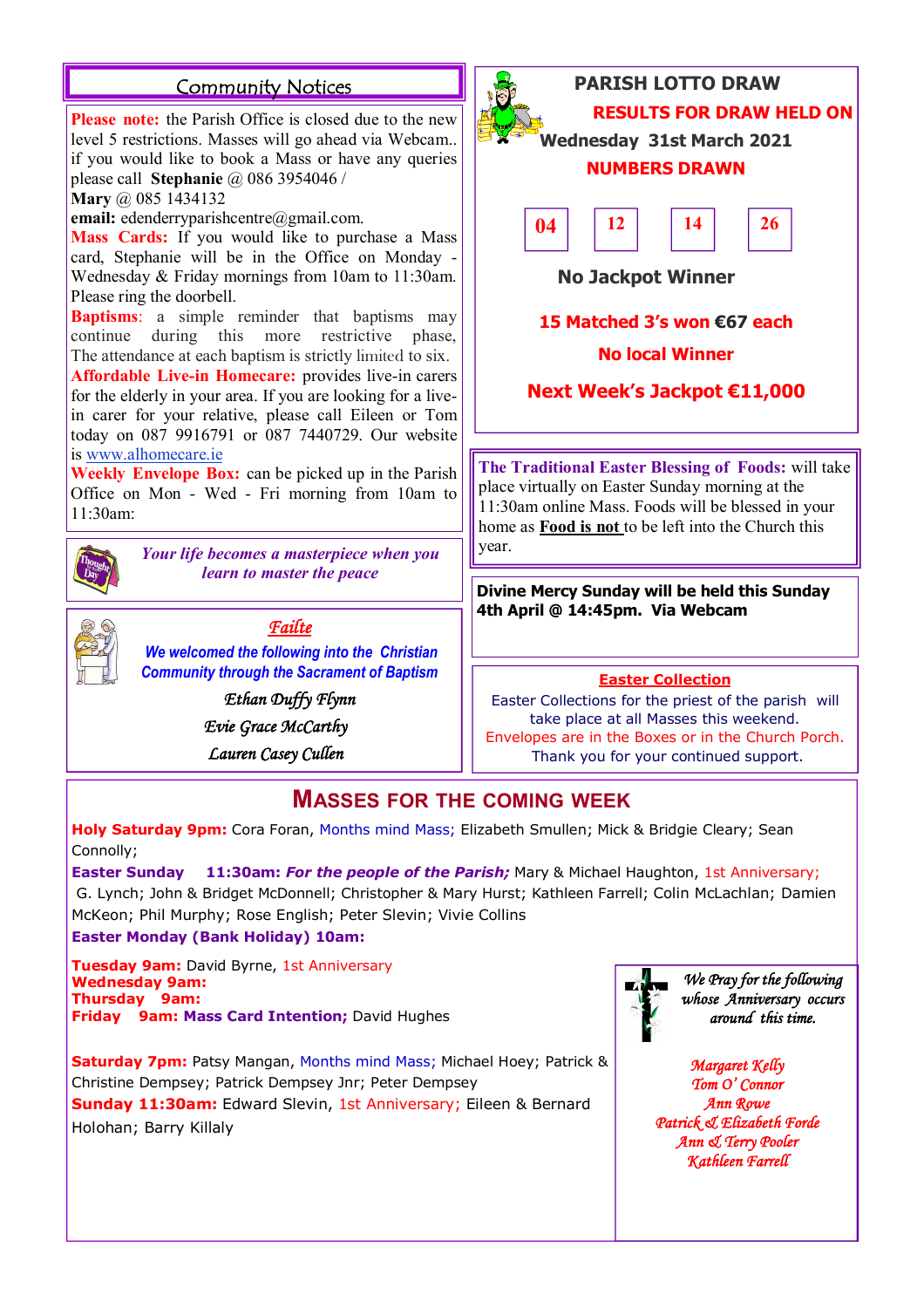